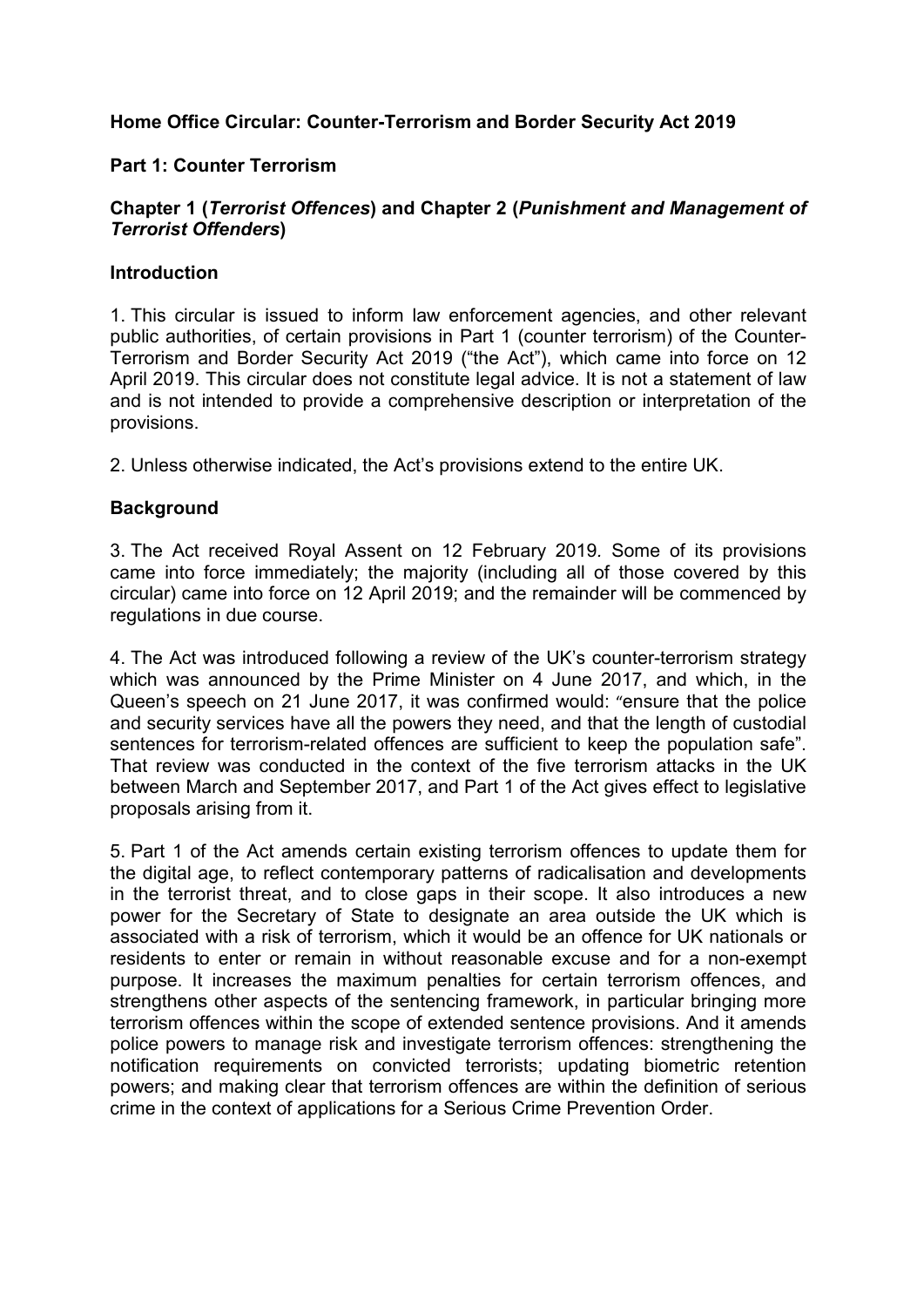# **CHAPTER 1: TERRORISM OFFENCES**

## **Section 1: Expressions of support for a proscribed organisation** *(Section 12(1A) Terrorism Act 2000)*

6. Section 1 of the Act amends section 12 of the Terrorism Act 2000, by inserting new subsection (1A). Under section 12, as amended by the Act, it is an offence to:

- s12(1) invite support for a proscribed organisation;
- *s12(1A) – express an opinion or belief that is supportive of a proscribed organisation, reckless as to whether a person to whom the expression is directed will be encouraged to support a proscribed organisation;*
- s12(2) arrange or manage a meeting in support of, to further the objectives of, or to be addressed by a member of a proscribed organisation; or
- s12(3) address a meeting for the same purposes.

7. The new subsection (1A) offence covers similar ground to that at existing subsection (1) but is intended to close a gap in that offence. The existing 12(1) offence covers cases where a person expressly or implicitly invites another person to support a proscribed organisation. The ambit of this offence was considered by the Court of Appeal in 2016 in *R v Choudary and Rahman*. That judgment made clear that support need not be material, and can amount to general support or approval, but also that the invitation must be deliberate, that is to say that it will be necessary to prove an intention to influence another person to support the organisation. This was considered to leave a gap in a case where it is not possible to prove beyond reasonable doubt an intention to influence others to support a proscribed organisation, but where a person nonetheless makes inflammatory statements indicating their own support, and where there is a clear risk that this will have the harmful effect of influencing others to also support the organisation.

- 8. The new subsection (1A) offence has two elements:
	- Firstly, the *actus rea*, or criminal act, requires that the individual expresses an opinion or a belief that is supportive of a proscribed organisation; and
	- Secondly the *mens rea*, or mental element of the offence, requires that they do so in circumstances where they are reckless as to whether a person to whom the expression is directed will be encouraged to support a proscribed organisation.

9. The Act does not define what constitutes a supportive opinion or belief for the purpose of the first element, rather this has its ordinary meaning. Whether a particular opinion or belief that is expressed by a suspect is one that is supportive of a proscribed organisation must be determined on a case-by-case basis, considering both the content of any statement and all the circumstances in which it was made.

10. The Act also does not define what is meant by recklessness. This is a concept applicable across a number of other offences in the criminal law, and there is established caselaw on how it should be applied by the courts. In the 2003 case of *R v G and another* the Appellate Committee of the House of Lords ruled that a person acts recklessly where they are aware that, in the circumstances, there is a risk that their conduct will result in the proscribed outcome, and they nonetheless engage in the conduct in circumstances where a reasonable person would not.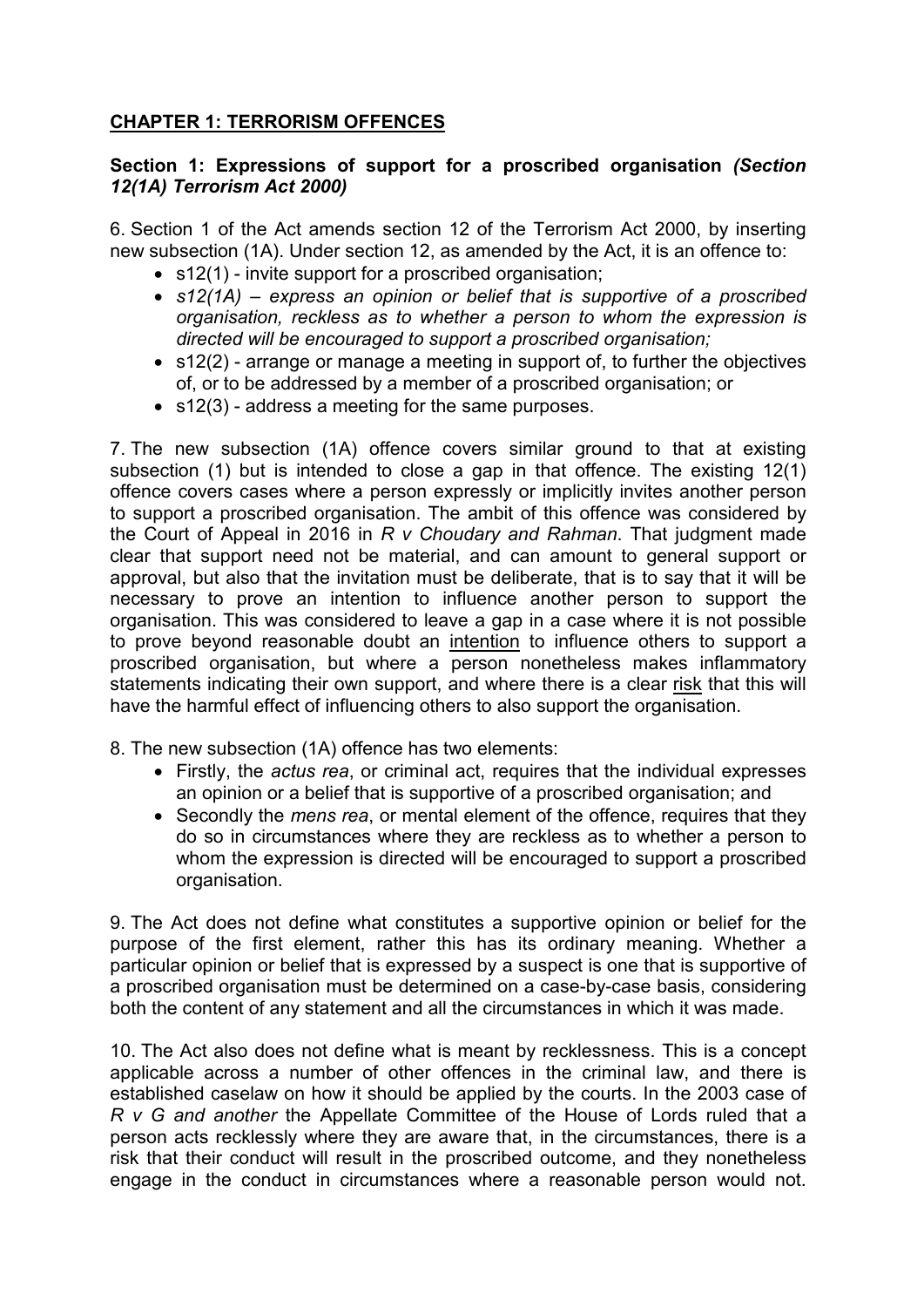Whether this test is met must be considered on a case-by-case basis, in the light of all the circumstances of the case. Unless and until jurisprudence develops further, this is the test that should be applied when considering whether an expression is a reckless one for the purposes of the new section 12(1A) offence.

11. To provide an example, in the context of the new section 12(1A) offence a person might act recklessly if he speaks of his own support for a proscribed organisation in the course of addressing an audience consisting primarily of individuals whom he believes are of an extremist mindset, and over whom he believes he has a degree of influence. In these circumstances the person will be aware of the risk that members of the audience will be influenced by him to support the proscribed organisation, and he will have acted recklessly if he nonetheless goes on to express an opinion or belief that is supportive of it.

12. The section 12(1A) offence is not limited in terms of the number of people to whom the opinion or belief must be expressed (this can be one, or many) or as to whether it must be expressed in a public or a private setting.

13. The maximum penalty for the section 12(1A) offence is 10 years' imprisonment. It is subject to extra-territorial jurisdiction as a result of section 6 of the Act. As a result of sections 9, 10 and 11 of the Act it is in the scope of the extended sentence provisions at: Chapters 5 and 5A of the Criminal Justice Act 2003 in England and Wales; section 210A of the Criminal Procedure (Scotland) Act 1995 in Scotland; and Part 2, Chapter 3 of the Criminal Justice (Northern Ireland) Order 2008 in Northern Ireland.

#### **Section 2: Publication of images and seizure of articles** *(Section 13 Terrorism Act 2000)*

14. Section 2 amends section 13 of the Terrorism Act 2000, inserting new subsections (1A) and (1B) which create an offence of publishing an image of an item or clothing or any other article, in such a way or in such circumstance as to arouse reasonable suspicion that the person is a member or supporter of a proscribed organisation.

15. Existing section 13(1) of the 2000 Act provides an offence of wearing, carrying or displaying in a public place an item of clothing or other article, in the same circumstances. The 13(1) offence is likely to cover many situations in which an image depicting an article associated with a proscribed organisation is published, however its application will not necessarily be certain in cases where it is not clear that the article is "in a public place" (section 121 of the 2000 Act defines this as "*a place to which members of the public have access, whether or not for payment*"). This definition may not be satisfied, for example, if an image is published which depicts an item in a location that is not accessible to the public (for example an image of a flag being displayed at a private meeting), or if the image is posted to an online platform with a closed membership. The new section 13(1A) offence is intended to close this gap and put beyond doubt that it will always be an offence to publish an image falling within the terms of 13(1).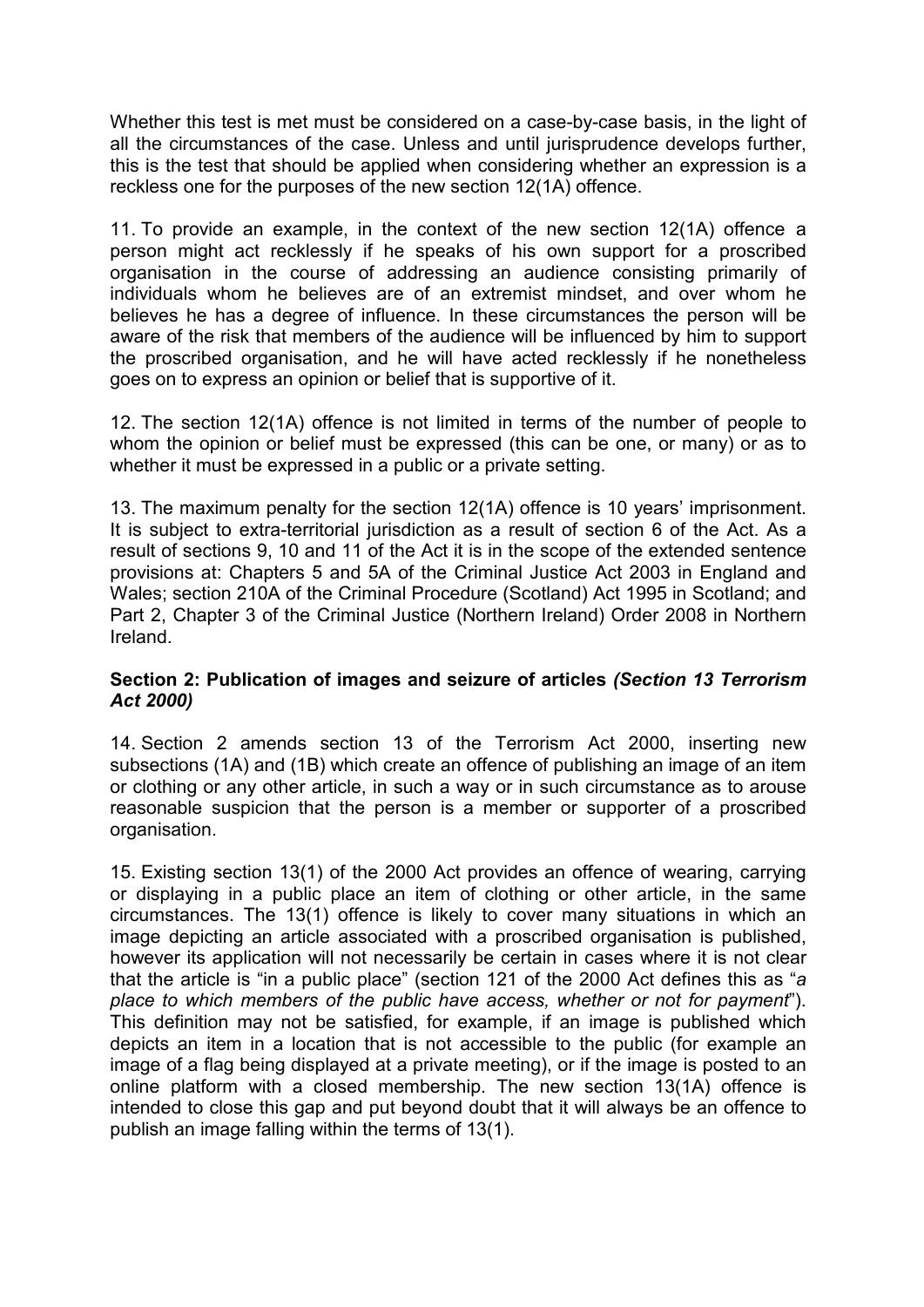16. The new offence does not define publishing, rather this has its ordinary meaning, and should be interpreted broadly as covering any situation in which the suspect communicates or makes available an image to another person.

17. The offence is not automatically committed simply by displaying a flag or other item that is associated with a proscribed organisation. There are two limbs to the offence, both of which must be satisfied.

18. Firstly, an image must be published of an item of clothing or any other article (this refers to any type of item without limitation). This could be an image of a physical object such as a flag or other paraphernalia, as well as a depiction (for example a cartoon, drawing, design or digital image) of a logo, emblem or other graphic, which could potentially be reproduced on a flag or on other paraphernalia.

19. Secondly, the image must be published in such a way or in such circumstances as to arouse reasonable suspicion that the person who publishes it is a member or supporter of a proscribed organisation. It will be necessary to determine in all the circumstances of an individual case whether this requirement is met, but an example of circumstances giving rise to such a reasonable suspicion might be where a person publishes to a social media platform an image of an emblem or flag associated with a particular proscribed organisation, accompanied by comments suggesting support for that organisation, its methods or its objectives. In these circumstances a reasonable bystander might suspect that the person is a member or supporter of the organisation in question, and the offence may have been committed.

20. This second limb of the offence provides an important safeguard, by ensuring that a person who publishes an image associated with a proscribed organisation will not have committed the offence if they do so for legitimate or benign reasons. If a journalist publishes an image of the flag of a proscribed organisation in the course of a neutral report on that organisation or its activities, or if a historian or other academic were to neutrally publish such an image in a book or research paper, there would be no suggestion that they themselves were a member or supporter of the group, and they would not have committed the offence.

21. It is important to note that it does not matter if any flag, logo or emblem depicted is the precise and current version which is used by a particular proscribed organisation. The offence can be committed if all the circumstances of the publication of the image arouse a reasonable suspicion that the person is a member or supporter of a proscribed organisation. Such a reasonable suspicion can be aroused by the publication of an image if the logo or emblem depicted within the image is associated with a proscribed organisation but is not officially adopted by that organisation, if it has been historically but is not currently adopted by the organisation, or if it is a variant of or merely resembles the one that is officially adopted by the organisation.

22. It should be noted that the existing section 13(1) offence is structured in the same way, and that the same considerations therefore apply to it.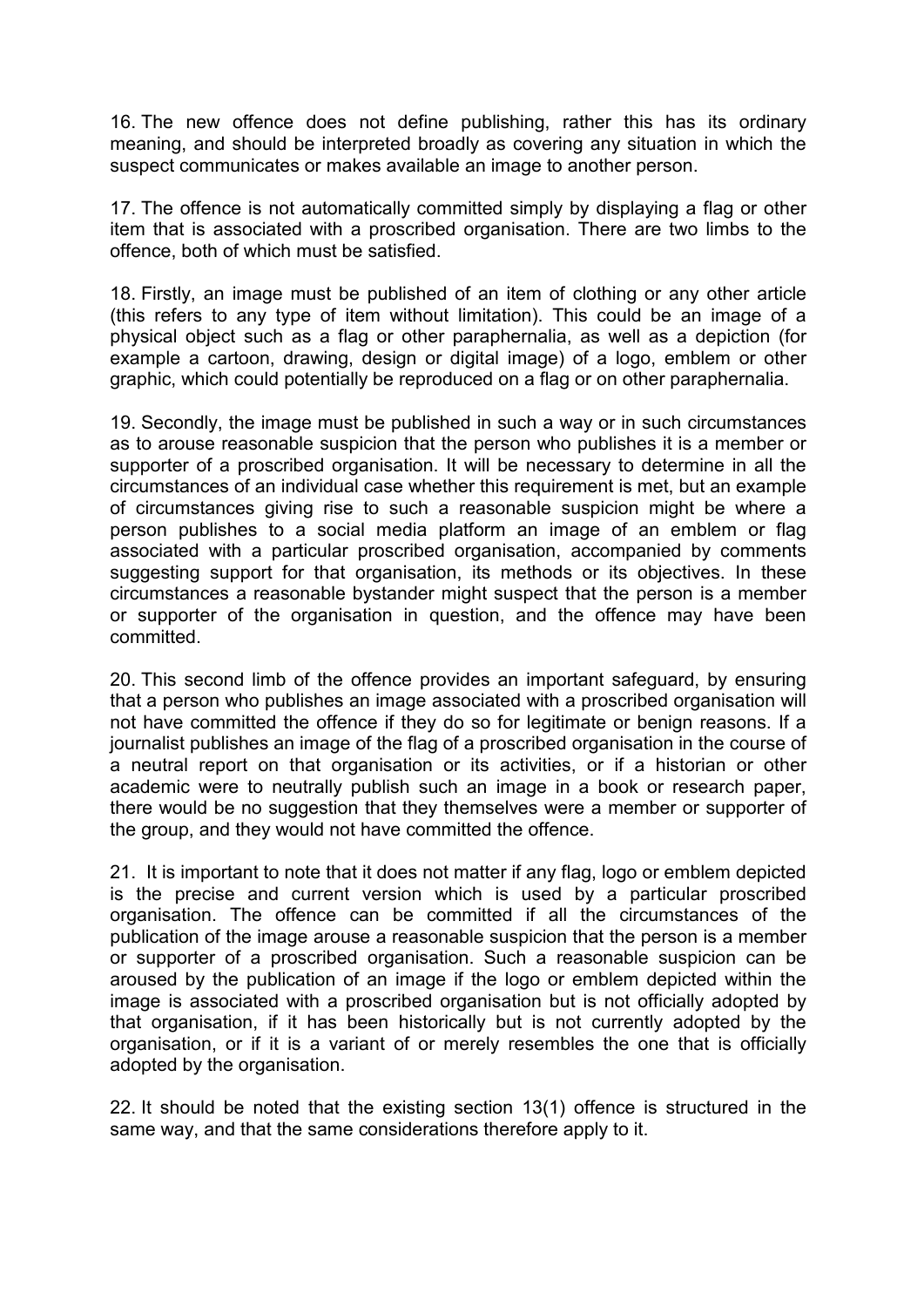23. Section 2 of the Act also inserts new subsections (4), (5) and (6) to section 13 of the 2000 Act. These create a new power for a constable to seize any item of clothing or any other article if: (i) he reasonably suspects that it is evidence in relation to an offence under section 13(1) of the 2000 Act; and (ii) he is satisfied that it is necessary to seize the item in order to prevent the evidence being concealed, lost, altered or destroyed.

24. The constable may require the person to remove the item if they are wearing it, but this is subject to the limitation that they may not seize or require a person to remove an item of clothing that is being worn next to the skin or as underwear.

25. This complements existing powers of arrest and seizure in the Police and Criminal Evidence Act 1984. It is intended to allow evidence to be seized to support prosecution in a case where a constable suspects that a section 13(1) offence has been committed, but considers that the legal tests for an arrest (previously the only route through which an item could be seized as evidence) are not met, or that for operational reasons arrest is not appropriate in the circumstances (for example if it could lead to public disorder or could undermine the management of a public demonstration).

26. The existing maximum penalty of up to six months' imprisonment (on summary conviction only) for an offence under section 13 of the 2000 Act applies to the new subsection (1A) offence. The entirety of section 13 has extra-territorial jurisdiction, as a result of section 6 of the Act, but this is limited to UK national or residents.

#### **Section 3: Obtaining or viewing material over the internet (***Section 58, Terrorism Act 2000***)**

27. Section 3 of the Act amends section 58 of the Terrorism Act 2000. Under section 58(1) it is an offence to collect or make a record of information of a kind likely to be useful to a person committing or preparing an act of terrorism (58(1)(a)), or to possess a document or record of that kind (58(1)(b)). A "record" is defined at section 58(2) as including a photographic or electronic record.

28. Section 3 is intended to update section 58 of the 2000 Act, to put beyond doubt its application to online activity. It does so firstly by inserting new subsection (1A), to clarify that the existing (1)(a) offence applies in a case where a person collects or makes a record of the information via the internet.

29. Secondly, section 3 also adds a further offence, at new subsection 58(1)(c), which is committed where a person views or otherwise accesses by means of the internet a document or record containing information of a kind likely to be useful to a person committing or preparing an act of terrorism. This closes a gap whereby it was not clear that the existing (1)(a) offence would be committed in a case where a person transiently accesses information on the internet, for example by streaming a video or viewing a website, without collecting or making a record of that information and without a document or record containing it entering their possession (which might require them to download and store a copy of the information on their device or other storage media).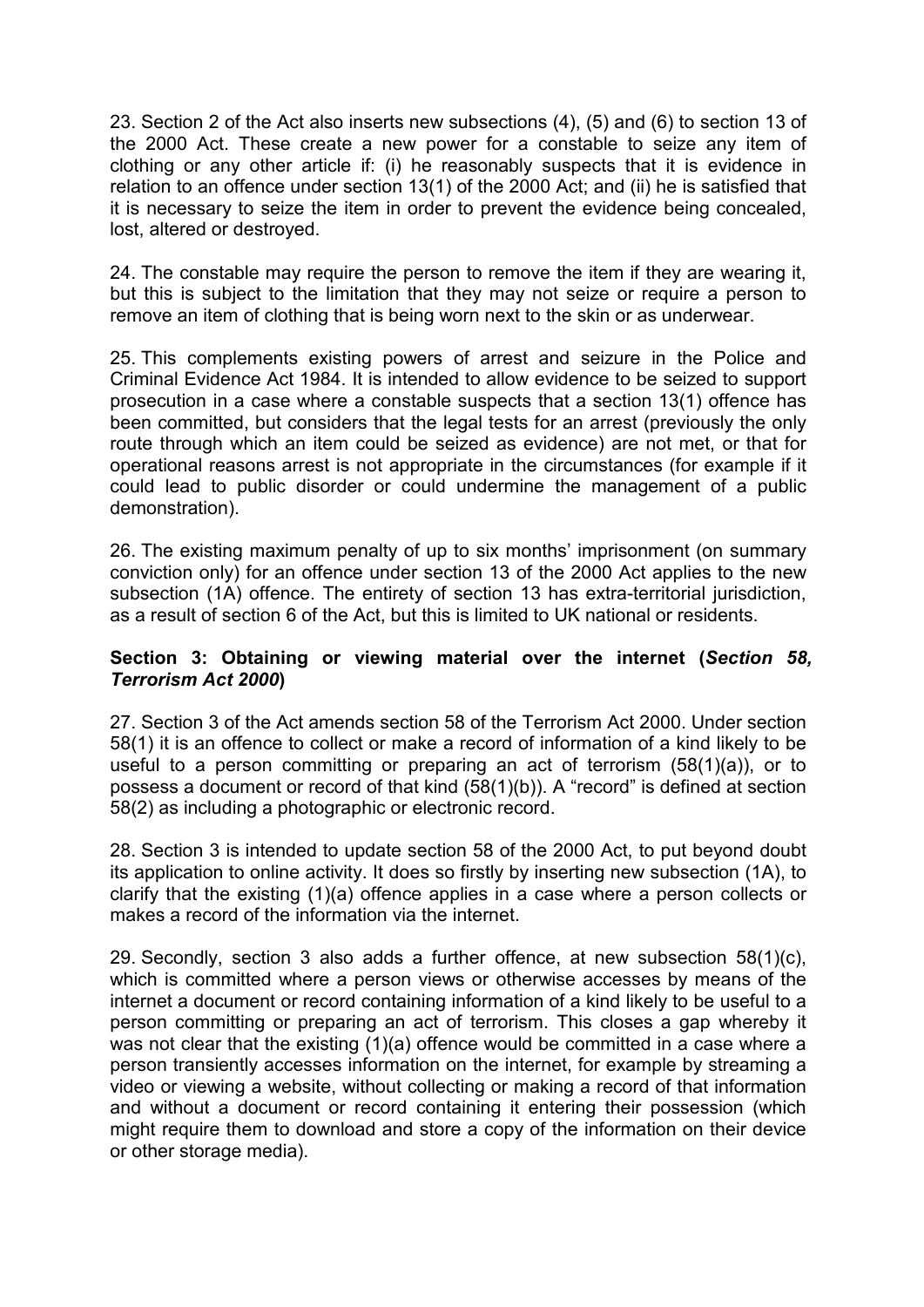30. Section 58 of the 2000 Act provides that it is a defence for a person charged under it to prove that they had a "reasonable excuse" for their actions. Relevant caselaw (the 2009 House of Lords judgment in *R v G and R v J*) provides that this must be an objectively verifiable reasonable excuse and must be determined by the jury in the light of the particular facts and circumstances of the individual case.

31. Section 118 of the 2000 Act sets out how the requirement to "prove" a reasonable excuse operates in practice. If the defendant "*adduces evidence which is sufficient to raise an issue with respect to the matter"* (the defence), then the burden shifts to the prosecution to disprove the defence beyond reasonable doubt. It is for juries to determine in all the circumstances of individual cases precisely what nature and extent of evidence is required to raise the defence, but the wording of section 118 sets a low threshold which is likely to be met where there is evidence to reasonably support a suggestion that the suspect has a reasonable excuse.

32. Section 3 of the Act inserts new subsection (3A) to section 58 of the 2000 Act. This provides an indicative list of categories of reasonable excuse, to clarify the effect of the defence. It sets out that cases in which a person has a reasonable excuse will include (but are not limited to) cases where:

- They did not know and had no reason to believe that the document or record contained, or was likely to contain, information likely to be useful to a terrorist  $((3A)(a))$ ;
- Their action or possession of the information was for the purpose of carrying out work as a journalist ((3A)(b)(i)); or
- Their action or possession of the information was for the purpose of academic research ((3A)(b)(ii));

33. A reasonable excuse defence would need to be raised in court by a defendant in the event of a prosecution under section 58, and it would ultimately be for the jury in any given case to determine whether the prosecution had disproved that defence beyond reasonable doubt. However, in advance of that stage, consideration of whether the evidence suggests that a suspect may have a reasonable excuse is likely to be relevant to investigative and prosecutorial decisions, including whether it would be in the public interest to pursue a prosecution and whether there would be a realistic prospect of conviction.

34. The maximum penalty for an offence under section 58 of the 2000 Act (including the new 58(1)(c) offence added by section 3) is increased from 10 to 15 years by section 7 of the Act. Section 58 is subject to extra-territorial jurisdiction, limited to UK nationals and residents, as a result of section 63A of the 2000 Act.

35. As a result of sections 9, 10 and 11 of the Act, section 58 of the 2000 Act is in the scope of the extended sentence provisions at: Chapters 5 and 5A of the Criminal Justice Act 2003 in England and Wales; section 210A of the Criminal Procedure (Scotland) Act 1995 in Scotland; and Part 2, Chapter 3 of the Criminal Justice (Northern Ireland) Order 2008 in Northern Ireland.

#### **Section 4: Entering or remaining in a designated area (***Sections 58B and 58C, Terrorism Act 2000***)**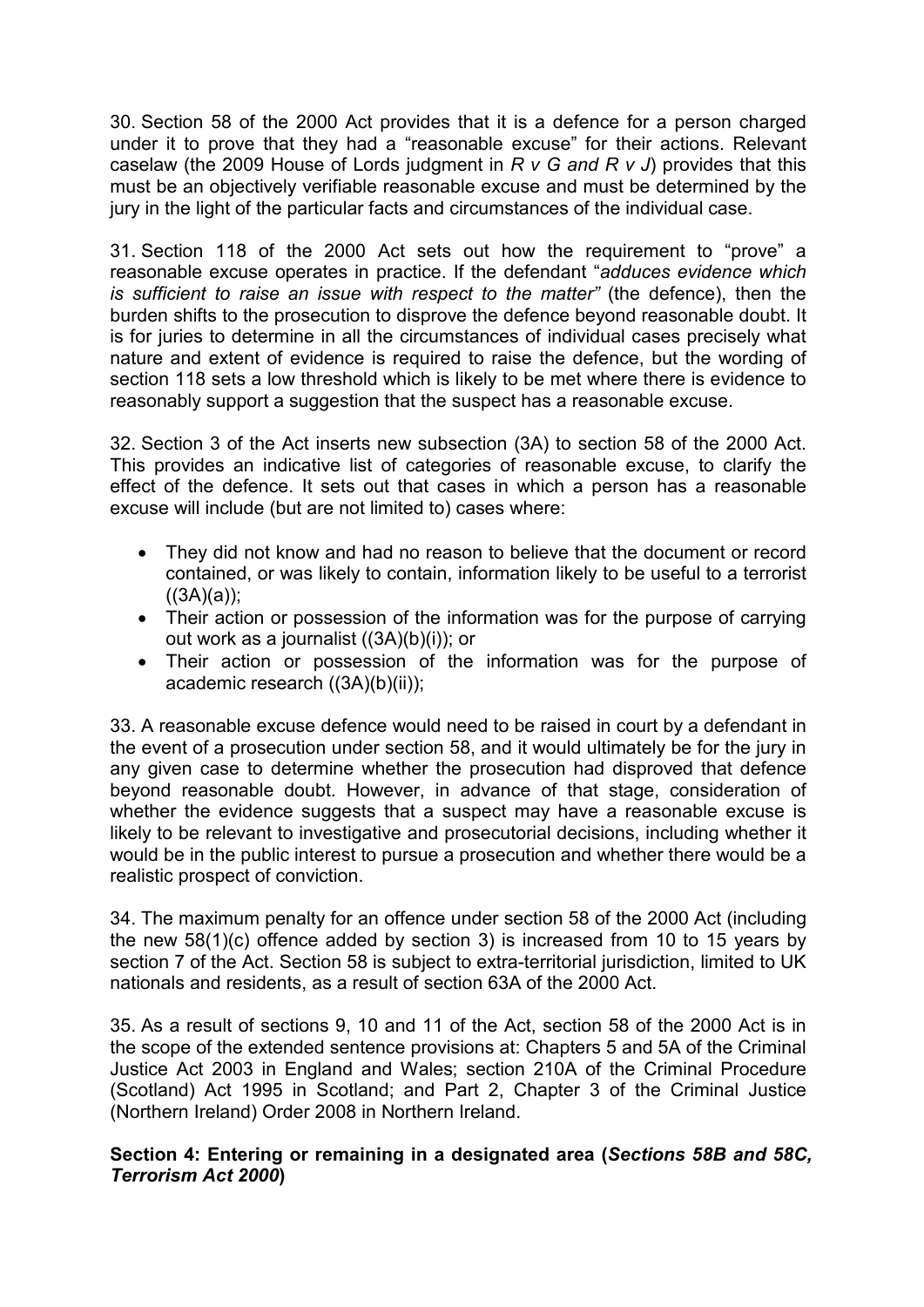36. Section 4 inserts new sections 58B and 58C into the Terrorism Act 2000. Section 58C provides a power for the Secretary of State to designate an area outside the UK, if it is necessary for the purpose of protecting members of the public from a risk of terrorism to restrict UK nationals and residents from entering or remaining in the area. The precise boundaries of the area will be specified in the regulations which are laid before Parliament in order to bring the designation into force.

37. Section 58B of the 2000 Act creates an offence of entering or remaining in an area that has been designated under 58C. The offence is limited to UK nationals and residents, and it is also subject to a number of exemptions.

38. Section 58B(2) provides that it is a defence for a person charged with this offence to prove that they had a reasonable excuse for entering or remaining in the designated area. This does not provide any examples of categories of reasonable excuse, and most cases in which it is anticipated that a person might have a legitimate reason to enter a designated area will be covered by the list of exempt purposes at 58B(5) (see paragraph 42 below). Other than this, it operates in the same way as the reasonable excuse defence at section 58 of the 2000 Act and is similarly subject to section 118 of the 2000 Act (see paragraphs 30 to 33 above).

39. There is a period of grace of one month for individuals who are already travelling to, or are already in, an area on the day on which it is designated. This means that the offence is not committed if such a person leaves the area within one month (section 58B(3)). This period is calculated as beginning with the day on which the area is designated, so that if for example this was 5 January, the person would need to leave the area by 23:59 on 4 February.

40. A person does not commit the offence if they enter or remain in a designated area involuntarily, for example because they are detained (section 58B(4)(a)).

41. A person also does not commit the offence if they enter or remain in a designated area for one or more of the exempted purposes specified at 58B(5). In order to benefit from the exemption the person must enter or remain in the area solely for that purpose (58B(6)). If while they are within the area they engage in any other activity, which is not connected with that purpose, then unless that further activity itself provides a reasonable excuse for the purpose of section 58B(2), they will have committed the offence. This has the effect of preventing a person from relying on an exemption if they have, for example, travelled to a designated area and engaged in the provision of humanitarian aid for a week, and then spent a further week in the area for any other purpose which is not covered by an exemption and for which there is no reasonable excuse.

42. The specified exempt purposes are:

- (a) providing aid of a humanitarian nature;
- (b) satisfying an obligation to appear before a court or other body exercising judicial power;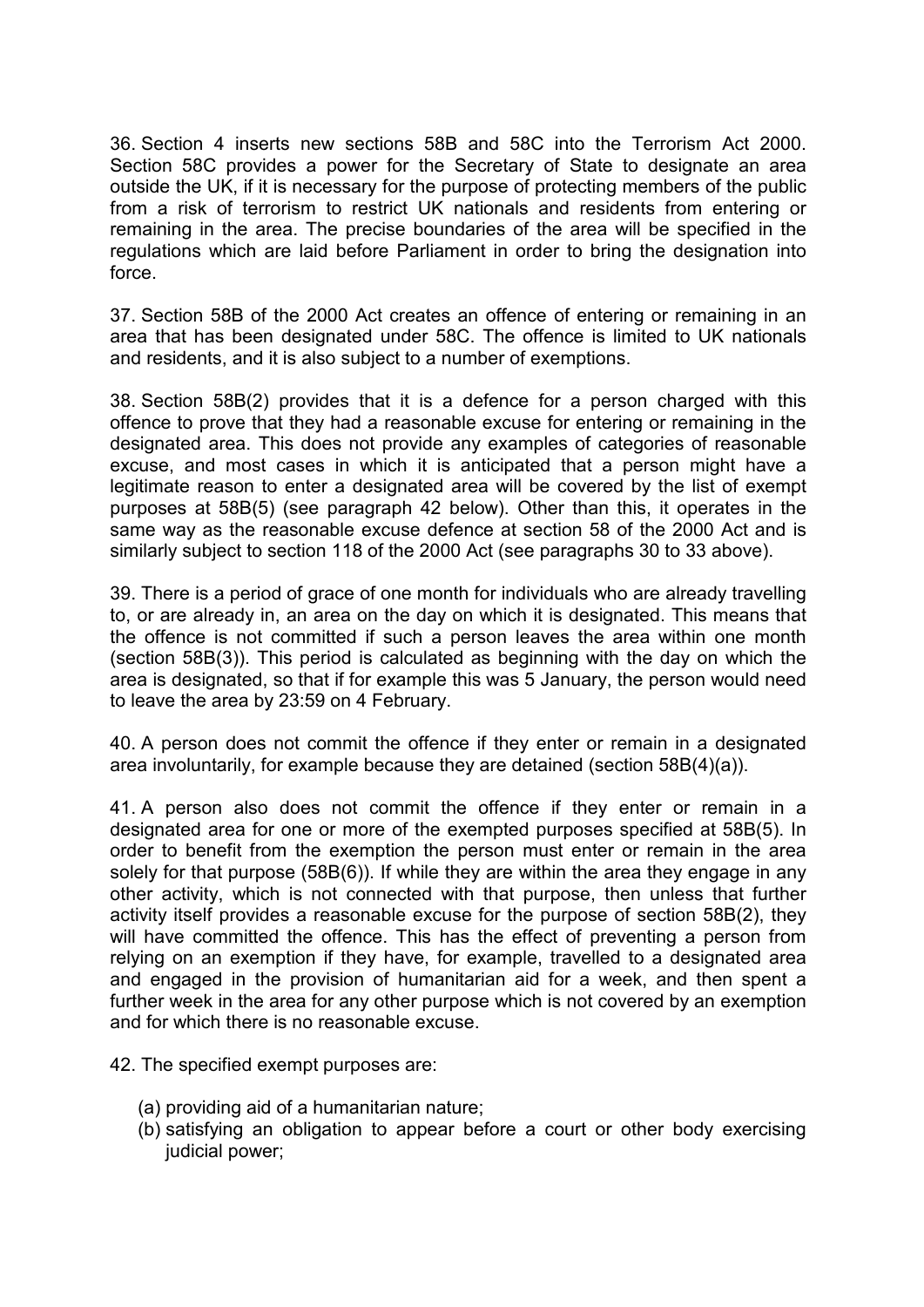- (c) carrying out work for the government of a country other than the United Kingdom (including service in or with the country's armed forces);
- (d) carrying out work for the United Nations or an agency of the United Nations;
- (e) carrying out work as a journalist;
- (f) attending the funeral of a relative or visiting a relative who is terminally ill;
- (g) providing care for a relative who is unable to care for themselves without such assistance.

43. In this list, "aid of a humanitarian nature" has its ordinary meaning, subject to one limitation. It excludes the provision of aid in contravention of internationally recognised principles and standards applicable to the provision of humanitarian aid (as a result of section 58B(9)(a)). The Act intentionally does not specify particular principles and standards. This partly reflects the fact that there is currently no single agreed set of universal principles, rather there are a number of broadly recognised sets of principles which may apply in different contexts (for example those set out by the UN Office for the Coordination of Humanitarian Affairs, or the fundamental principles of the International Committee of the Red Cross). It also allows the courts to take a flexible approach, depending on the circumstances of individual cases and to avoid the legislation becoming out of date as conventions in this area develop in the future. However, the purpose of this provision is to ensure that a person is not able to rely on this exemption if they provide humanitarian aid in a way that is clearly in breach of normal international standards. This may be for example if they have provided aid selectively in support of a terrorist organisation, or its members, rather than acting impartially on the basis of need.

44. Where this list refers to "carrying out work", this excludes any activity which would be a criminal offence if done in the UK (section 58B(9)(b)).

45. There is a further exemption from the offence at 58B(13) for any person acting on behalf of or holding office under the Crown. This will include civil servants and diplomats, police officers, members of the armed forces and intelligence agency staff. It will also cover individuals who are tasked or contracted by the Government to carry out any work, such as charities, NGOs or other agencies who may be tasked to deliver humanitarian aid or carry out development work, contractors supporting the armed forces, and individuals acting on behalf of the Crown in any other capacity.

46. The Act does not provide for any pre-authorisation or permission scheme, and it will not be possible for the Government to issue letters or other documents providing assurance to individuals wishing to enter a designated area for a legitimate purpose. The extent to which it is necessary to investigate any person returning to the UK from a designated area, whether to establish if they have committed an offence under section 58B or to establish what risk they may pose more generally, will be an operational matter for the police. And it will be for the police to consider on the basis of any investigation whether a person who does enter or remain in a designated area is covered by one of the exceptions, or has a reasonable excuse. Similarly, whether to bring a prosecution in a particular case will be for the Crown Prosecution **Service**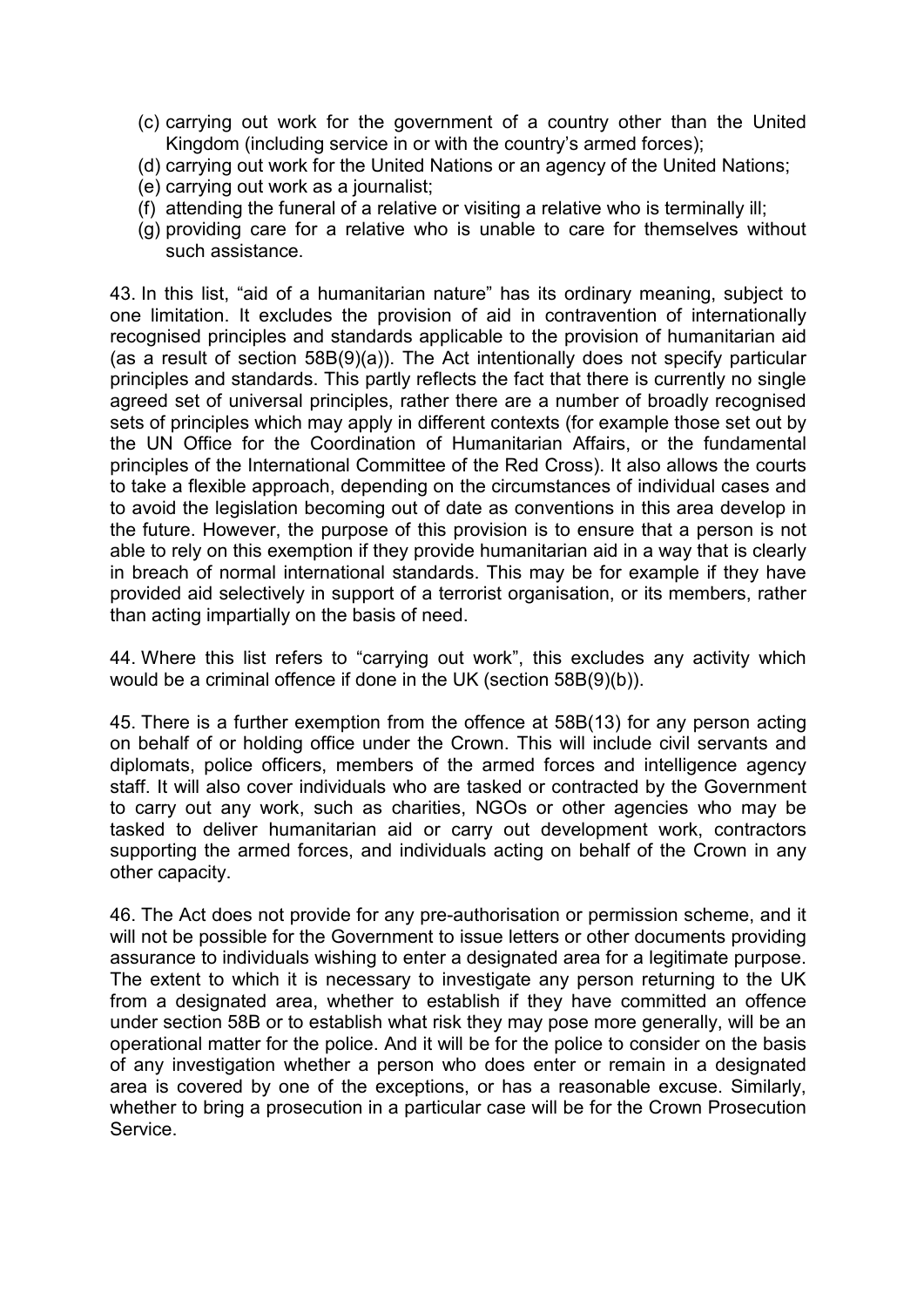47. The maximum penalty for the offence at section 58B(1) of the 2000 Act is 10 years' imprisonment. As a result of sections 9, 10 and 11 of the Act, it is in the scope of the extended sentence provisions at: Chapters 5 and 5A of the Criminal Justice Act 2003 in England and Wales; section 210A of the Criminal Procedure (Scotland) Act 1995 in Scotland; and Part 2, Chapter 3 of the Criminal Justice (Northern Ireland) Order 2008 in Northern Ireland.

#### **Section 5: Encouragement of terrorism and dissemination of terrorist publications (***Sections 1 and 2, Terrorism Act 2006***)**

48. Section 5 amends sections 1 and 2 of the Terrorism Act 2006 which contain, respectively, the offences of encouragement of terrorism and dissemination of terrorist publications. Those offences provide definitions of a statement which is an encouragement to terrorism, and a publication which is a terrorist publication. Prior to their amendment by section 5 these definitions required, among other things, that the members of the public to whom a statement is published or a publication is disseminated, are likely to understand the terrorist nature of the statement or the publication, and the intent of the person making it.

49. Section 5 amends these definitions so that they instead require that a hypothetical "reasonable person", rather than the specific person to whom the statement or dissemination is directed, would be likely to understand the nature of the statement or publication and the intent behind it. This closes a gap whereby the offence would not necessarily be committed in a case where a radicaliser sought to encourage a child or vulnerable adult to carry out an act of terrorism (or similarly disseminated a terrorist publication to them), if despite the harmful intentions of the radicaliser their target lacked the maturity or mental capacity to fully understand what they were being encouraged to do.

#### **Section 6: Extra-territorial jurisdiction**

50. Section 17 of the Terrorism Act 2006 provides extra-territorial jurisdiction (ETJ) in relation to a number of terrorism offences. This means that a person may be prosecuted in the UK for conduct that took place outside the UK, which would have been unlawful had it taken place here.

51. Section 6 adds a number of further offences to the existing list at section 17 of the 2006 Act, thereby extending ETJ to them. These offences are:-

- Section 1 Terrorism Act 2006 (encouragement of terrorism) already had a degree of ETJ, but this was limited to cases where a "convention offence" was being encouraged (this term refers to activity specified in certain international agreements, the full list of relevant UK offences is at Schedule 1 to the 2006 Act). The Act removes this limitation so that ETJ applies fully to the encouragement of any act of terrorism.
- Section 2 Terrorism Act 2006 (dissemination of terrorist publications).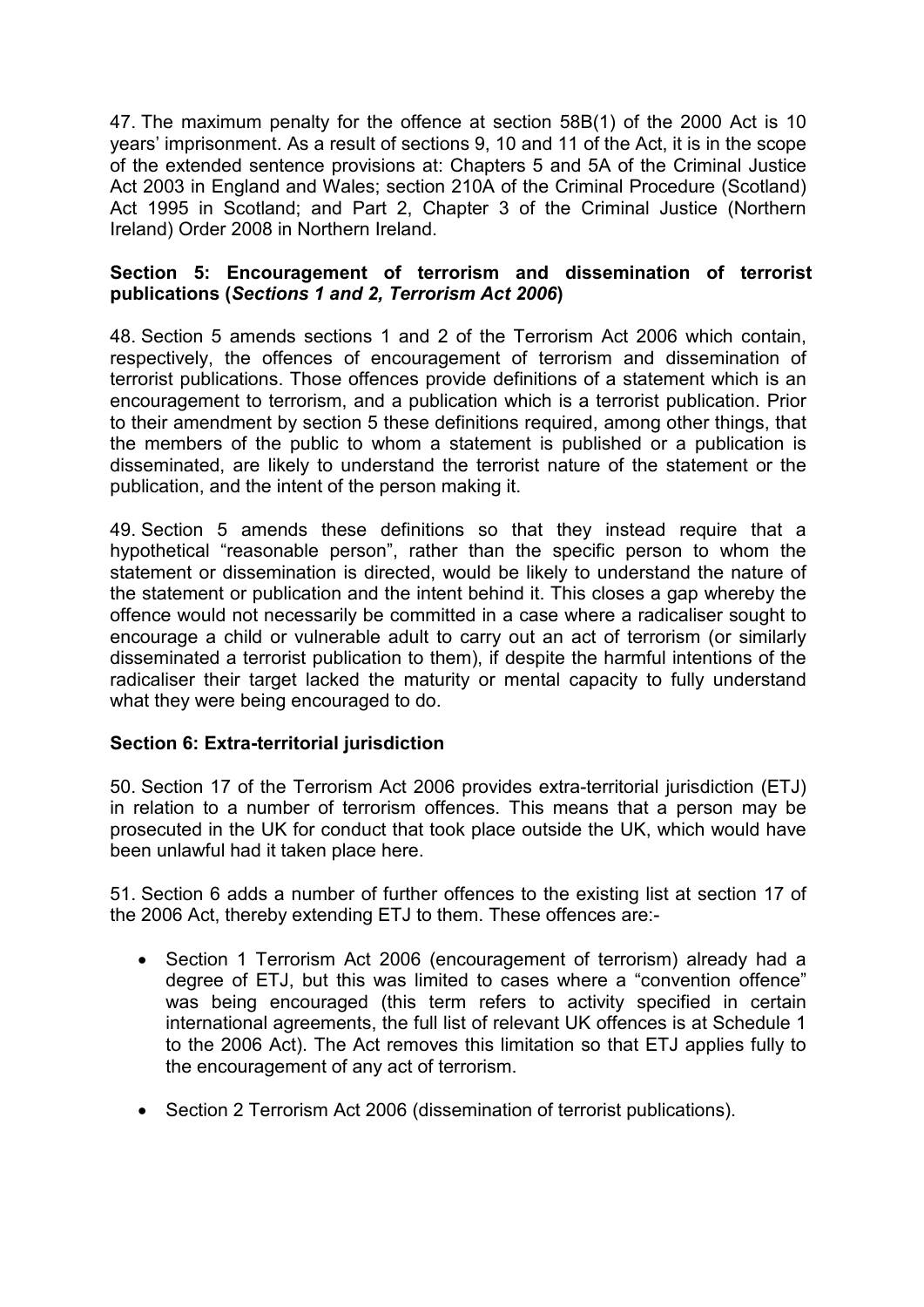- Section 12(1) or (1A) Terrorism Act 2000 (inviting support for, and recklessly expressing support for, proscribed organisations). Limited to where the offender is a UK national or resident.
- Section 13 Terrorism Act 2000 (wearing or displaying in a public place, or publishing an image of, an article etc associated with a proscribed organisation). Limited to where the offender is a UK national or resident.
- Section 4 Explosive Substances Act 1883 (making or possessing explosives under suspicious circumstances), so far as committed for the purposes of an act of terrorism.

#### **CHAPTER 2: PUNISHMENT AND MANAGEMENT OF TERRORIST OFFENDERS**

#### **Section 7: Increase in maximum sentences**

52. Section 7 increases to 15 years the maximum sentences for a number of offences in the Terrorism Act 2000 and Terrorism Act 2006, as follows:

- Section 58 Terrorism Act 2000 Collecting, making a record of, possession of, or viewing by means of the internet, information likely to be useful to a person committing or preparing an act of terrorism (increased from 10 to 15 years);
- Section 58A Terrorism Act 2000 Eliciting, publishing or communicating information about members of the armed forces, intelligence services or police, which is likely to be useful to a person committing or preparing an act of terrorism (increased from 10 to 15 years);
- Section 1 Terrorism Act 2006 Encouragement of terrorism (increased from 7 to 15 years); and
- Section 2 Terrorism Act 2006 Dissemination of terrorist publications (increased from 7 to 15 years).

#### **Section 8: Sentences for offences with a terrorist connection**

53. Section 30 of the Counter Terrorism Act 2008 requires that if a judge in England and Wales is sentencing for an offence specified at Schedule 2 to the 2008 Act, if it appears that there was or may have been a terrorist connection, then they must make a determination as to whether there was such a connection (section 31 makes equivalent provision for Scotland). If a determination is made that the offence has a terrorist connection, then that must be treated as an aggravating factor for the purpose of calculating the appropriate sentence.

54. Section 8(2) of the Act amends section 30 of the 2008 Act, so that the duty imposed on criminal courts in England and Wales is extended to criminal courts in Northern Ireland.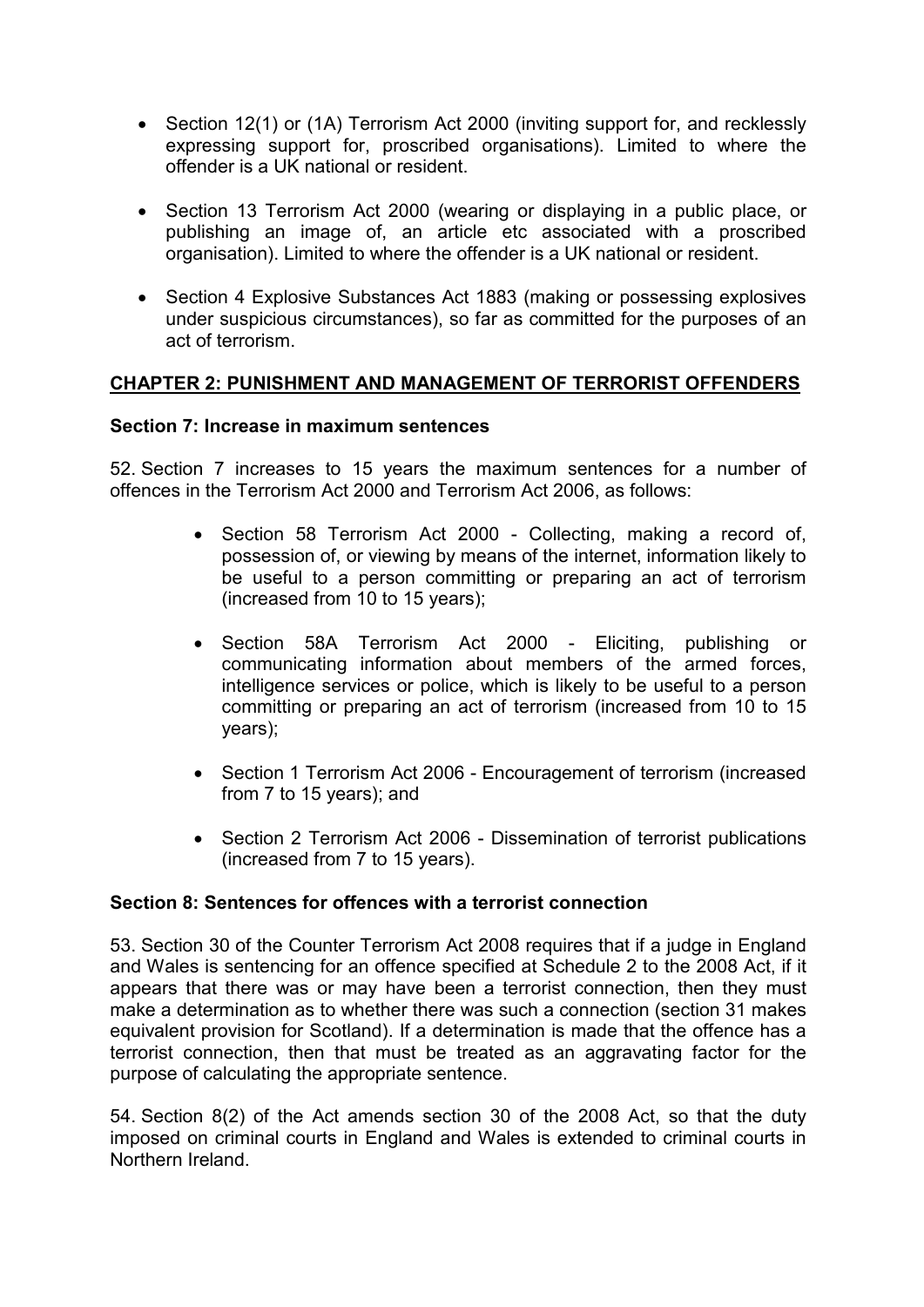55. Following on from the extension of the 'offences with a terrorist connection' provisions to Northern Ireland, section 8(3) of the Act amends section 42 of the 2008 Act, so that a sentence for an offence with a terrorist connection in Northern Ireland is a trigger for the notification requirements in Part 4 of the 2008 Act (in the same way that such an offence already is in England, Wales and Scotland).

56. Section 8 of the Act (at subsections (5) and (6)) also adds a number of further offences to the list of specified offences at Schedule 2 to the 2008 Act (the offences in relation to which the requirement to consider a terrorist connection applies).

- a) wounding with intent (section 18 of the Offences Against the Person Act 1861)
- b) A number of common law offences under the law of Scotland, which are the equivalents of offences in the Offences Against the Person Act 1861 (which does not apply in Scotland):-
	- $\triangleright$  Assault by explosive device
	- $\triangleright$  Assault to severe injury
	- $\triangleright$  Assault and poisoning
	- $\triangleright$  Poisoning
- c) The common law offence, under the law of Northern Ireland, of false imprisonment.
- d) A number of statutory offences in Northern Ireland:-
	- Blackmail (section 20 of the Theft Act (Northern Ireland) 1969)
	- $\triangleright$  Intimidation (section 1 of the Protection of the Person and Property Act (Northern Ireland) 1969)
	- $\triangleright$  Putting People in Fear of Violence (Protection from Harassment (Northern Ireland) Order 1997)
	- $\triangleright$  A number of offences under the Firearms (Northern Ireland) Order 2004:-
		- Unauthorised possession etc of firearm (Article 3(1))
		- Unauthorised possession etc of ammunition (Article 3(2))
		- Possession of firearm with intent to endanger life etc (Article 58(1))
		- Possession of firearm with intent to cause person to believe that unlawful violence will be used etc (Article 58(2))
		- Carrying a firearm with criminal intent (Article 60)
		- Carrying or discharging a firearm in a public place (Article 61)
		- Possession of firearm or ammunition in suspicious circumstances (Article 64)

#### **Section 9: Extended sentences etc for terrorism offences: England and Wales**

57. Part 12 of the Criminal Justice Act 2003 provides for special types of sentence to be imposed by a criminal court in England and Wales, on offenders who have been convicted of certain specified offences. When certain conditions are met, an "Extended Determinate Sentence" (EDS) may be imposed. Otherwise, an offender who has been convicted of a specified offence and who is not awarded an EDS or a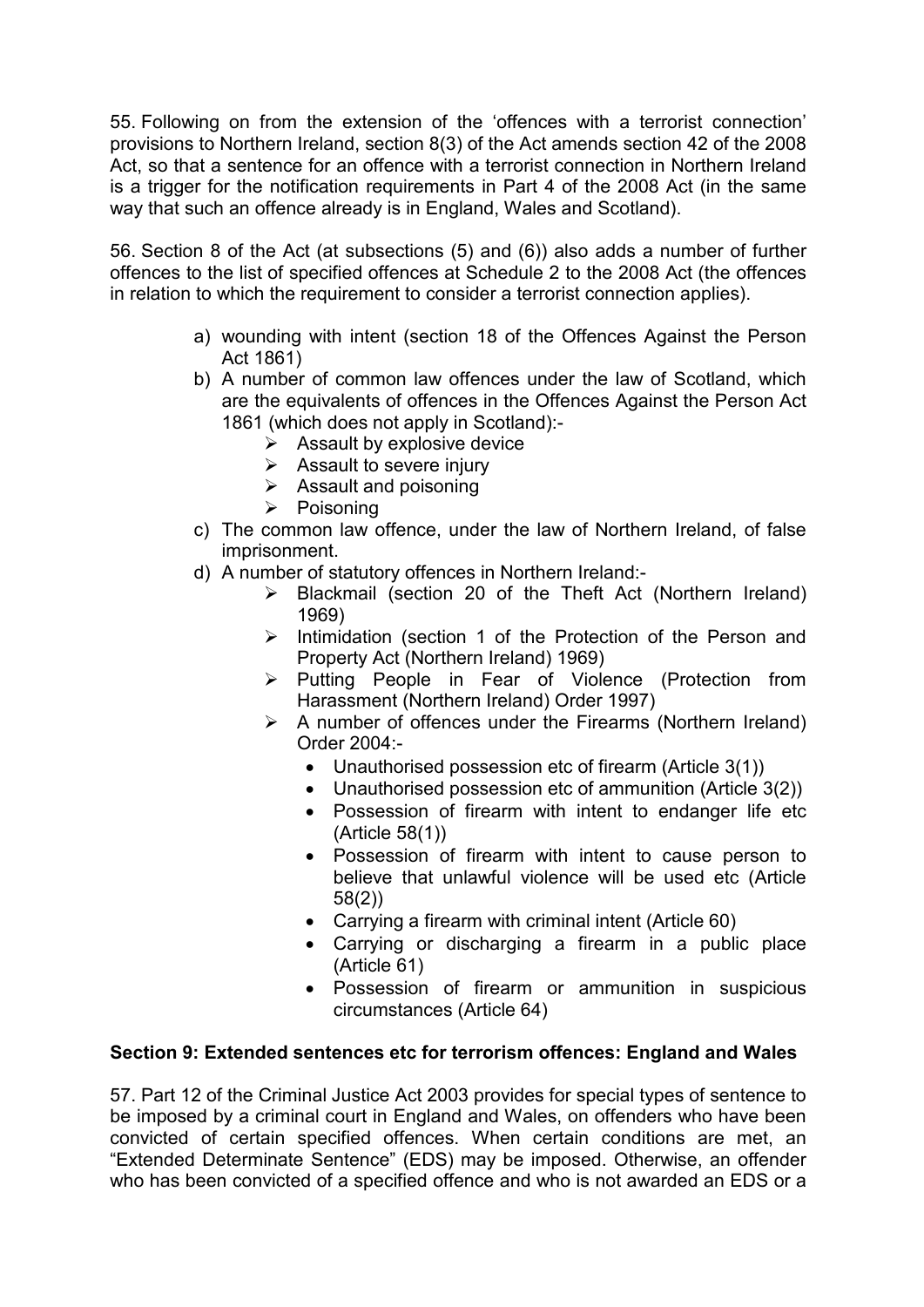life sentence, must be handed a "sentence for offenders of particular concern" (SOPC). Full details of these sentences are outside the scope of this Circular and are provided in the appropriate guidance. These provisions were originally aimed at violent and sexual offenders, and the schedules containing the specified offences for them (Schedule 15 for EDS; and Schedule 18A for SOPC) contained only a limited number of terrorism offences, those with a direct link to violence.

58. Section 9 creates a new Part 3 of Schedule 15, which specifies the terrorism offences in respect of which an EDS can be awarded. Existing Parts 1 and 2 contain violent and sexual offences respectively; section 9 also removes the terrorism offences previously in Part 1 and places them in new Part 3. Section 9 also adds a number of terrorism offences to Schedule 18A (in relation to SOPC). As a result, both schedules now contain the following terrorism offences:-

| <b>Terrorism Act 2000</b>                   |                                               |
|---------------------------------------------|-----------------------------------------------|
| Section 11                                  | Membership of a proscribed organisation       |
| Section 12                                  | Inviting support for a proscribed             |
|                                             | organisation                                  |
| Section 54                                  | Weapons training                              |
| Section 56                                  | Directing a terrorist organisation            |
| Section 57                                  | Possession of article for terrorist purposes  |
| Section 58                                  | Collection of information likely to be of use |
|                                             | to a terrorist                                |
| Section 58A                                 | Publishing information about members of       |
|                                             | the armed forces etc                          |
| Section 58B                                 | Entering or remaining in a designated area    |
| Section 59                                  | Inciting terrorism overseas                   |
|                                             |                                               |
| Anti-terrorism, Crime and Security Act 2001 |                                               |
| Section 47                                  | Use etc of nuclear weapons                    |
| Section 50                                  | Assisting or inducing certain weapons-        |
|                                             | related acts overseas                         |
| Section 113                                 | Use of noxious substance or thing to cause    |
|                                             | harm or intimidate                            |
|                                             |                                               |
| <b>Terrorism Act 2006</b>                   |                                               |
| Section 1                                   | Encouragement of terrorism                    |
| Section 2                                   | Dissemination of terrorist publications       |
| Section 5                                   | Preparation of terrorist acts                 |
| Section 6                                   | Training for terrorism                        |
| Section 8                                   | Attendance at a place used for terrorist      |
|                                             | training                                      |
| Section 9                                   | Making or possession of radioactive device    |
|                                             | or material                                   |
| Section 10                                  | Misuse of radioactive device or material for  |
|                                             | terrorist purposes etc                        |
| Section 11                                  | Terrorist threats relating to radioactive     |
|                                             | devices etc                                   |
|                                             |                                               |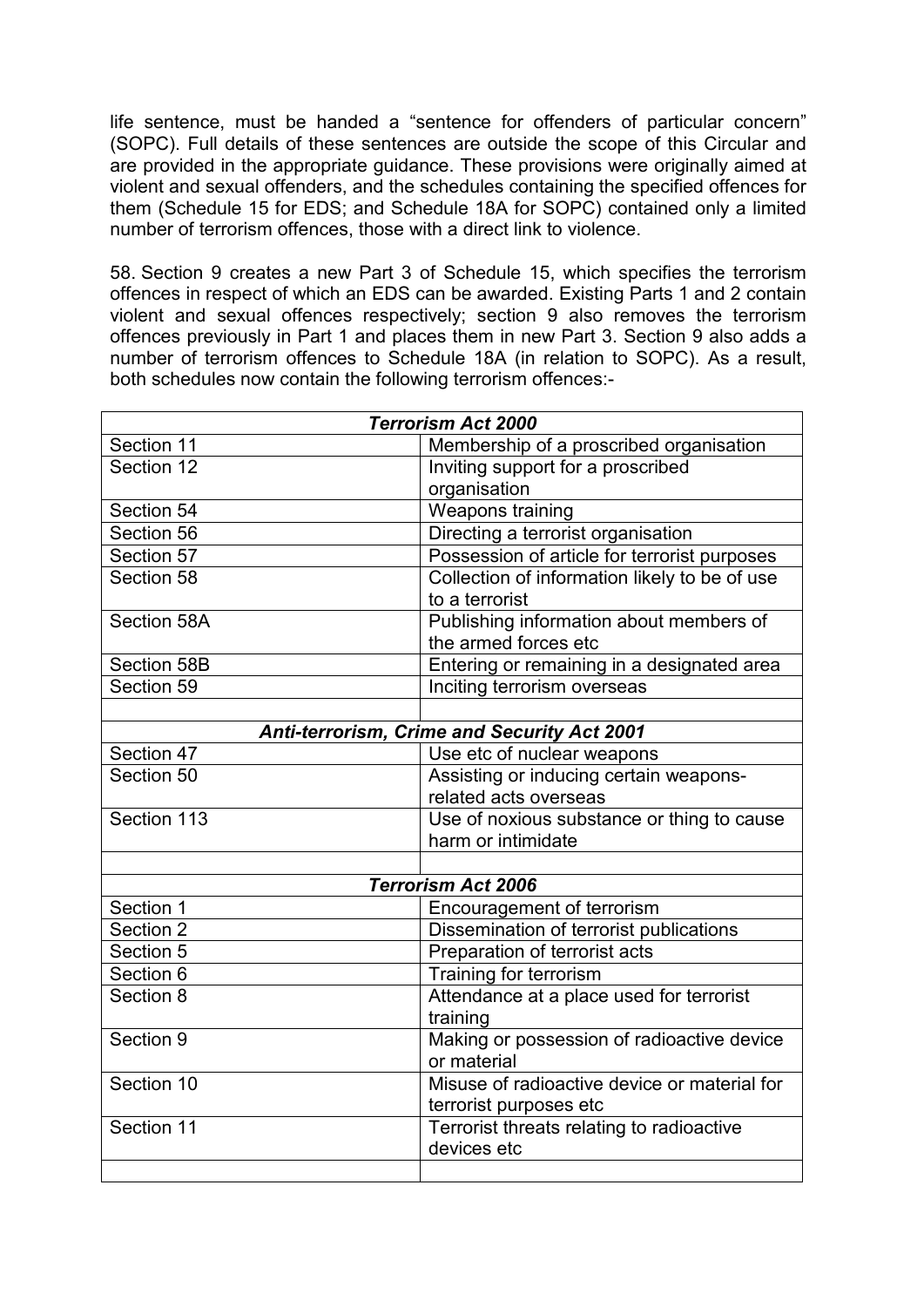#### *Inchoate offences*

Aiding, abetting, counselling or procuring the commission of any of the above offences.

Attempting to commit any of the above offences.

Conspiracy to commit any of the above offences.

Incitement to commit any of the above offences.

An offence under Part 2 of the Serious Crime Act 2007, in relation to which any of the above offences is the offence (or one of the offences) which the person intended or believed would be committed.

# **Section 10: Extended sentences for terrorism offences: Scotland**

59. Section 210A of the Criminal Procedure (Scotland) Act 1995 allows a criminal court in Scotland to impose an extended sentence on a sex or violent offender, when certain conditions are met. Similarly to extended sentences in England and Wales (see paragraphs 57 to 58 above; note that the Scottish provisions are not directly equivalent to those for the rest of the UK) this provision previously applied only to certain terrorism offences with a direct link to violence. Full details of this sentence are outside the scope of this Circular.

60. Section 10 of the Act amends section 210A of the 1995 Act so that an extended sentence of up to 10 years can be imposed on a terrorist offender, and it inserts a definition of terrorism which refers to the same offences as are listed in the table above above for the purpose of the Criminal Justice Act 2003 in England and Wales.

## **Section 11: Extended sentences for terrorism offences: Northern Ireland**

61. Part 2 of the Criminal Justice (Northern Ireland) Order 2008 allows a criminal court in Northern Ireland to impose an "Extended Custodial Sentence" (ECS) on a sex or violent offender, if certain conditions are met. Similarly to extended sentences in England and Wales, and in Scotland (see paragraphs 57 to 60 above; note that the Northern Ireland provisions are not directly equivalent to those for the rest of the UK), this provision previously applied only to certain terrorism offences. Full details of this sentence are outside the scope of this Circular.

62. The specified offences for the ECS are listed at Schedule 2 to the 2008 Order. Section 11 of the Act creates a new Part 3 (specified terrorism offences) of Schedule 2, containing the same offences as are listed in the table above for the purpose of the Criminal Justice Act 2003 in England and Wales. Section 11 also removes the existing terrorism offences from Part 1 (specified violent offences) of Schedule 2 and places them in newly created Part 3. And Section 11 amends Articles 12 and 14 of the 2008 Order so that the ECS regime applies to the offences specified in new Part 3 of Schedule 2.

#### **Section 12, Schedules 1 and 4: Additional notification requirements, travel notifications**

63. Part 4 of the Counter-Terrorism Act 2008 requires certain individuals convicted of a relevant terrorism offence (one specified at section 41(1) of the 2008 Act) to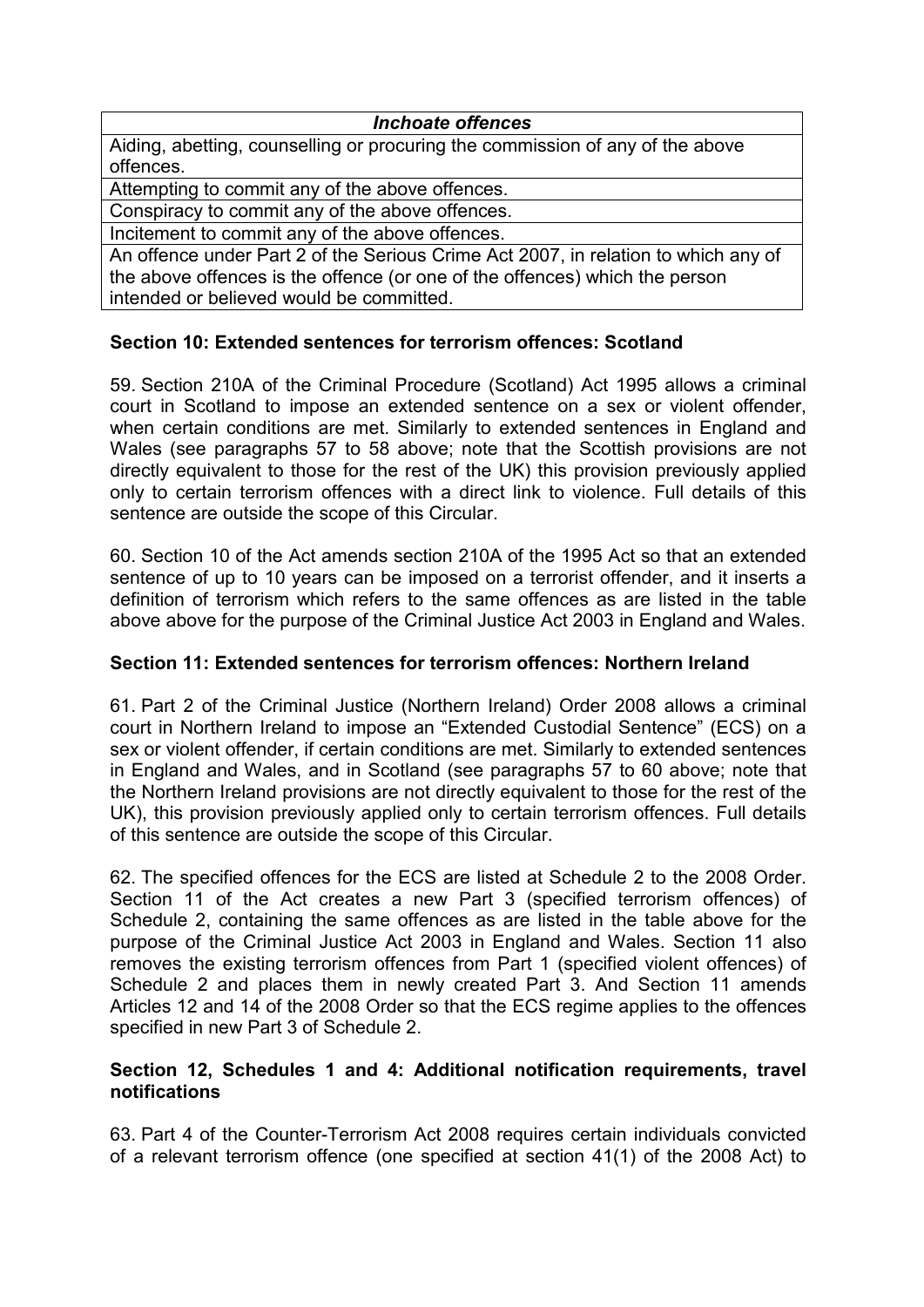periodically notify certain information to the police. Full details of the notification scheme are outside of the scope of this Circular.

64. Section 12 and Schedule 1 to the Act expand the range of information that must be notified by 'registered terrorist offenders' (RTOs) under Part 4 of the 2008 Act. The additional information is:-

> a) The RTO's contact details (any telephone numbers or email addresses they use).

This information must be provided: on initial notification (including both their contact details at the time they were dealt with for the offence and at the time that they become subject to the notification requirements); on any subsequent notification; and within three days of any change in the RTO's contact details. A change will occur of the RTO starts to use new contact details or if they cease to use any contact details which they have notified.

b) Identifying information of any motor vehicle of which the RTO is the registered keeper, or which they otherwise have the right to use (for example if they have hired or borrowed the vehicle or have access to it through their employment).

The information that must be notified is the registration number, model and colour of the vehicle, and the location where the vehicle is normally stored when not in use.

This information must be provided at every notification, and within three days of any changes. A change will occur if the RTO becomes or ceases to be the registered keeper of a vehicle, if they acquire or cease to have the right to use a vehicle, or if there is a change in the identifying information of a vehicle which they have previously notified (for example if the vehicle is repainted a different colour).

Whereas other changes of information under the Part 4 regime must be notified within 3 days, changes in relation to motor vehicles must be notified either within 3 days or before the first occasion on which the RTO uses the vehicle, whichever is sooner.

c) Details of any financial account the RTO holds, is entitled to operate (for example through their employment or on behalf of a family member), or which is held by a company through which the RTO runs a business.

The information that must be notified is:-

- The name of the financial institution with which the account is held;
- The address of the office at which the account is held (and if this is outside the UK, the address of the principle office of that institution (if any) in the UK);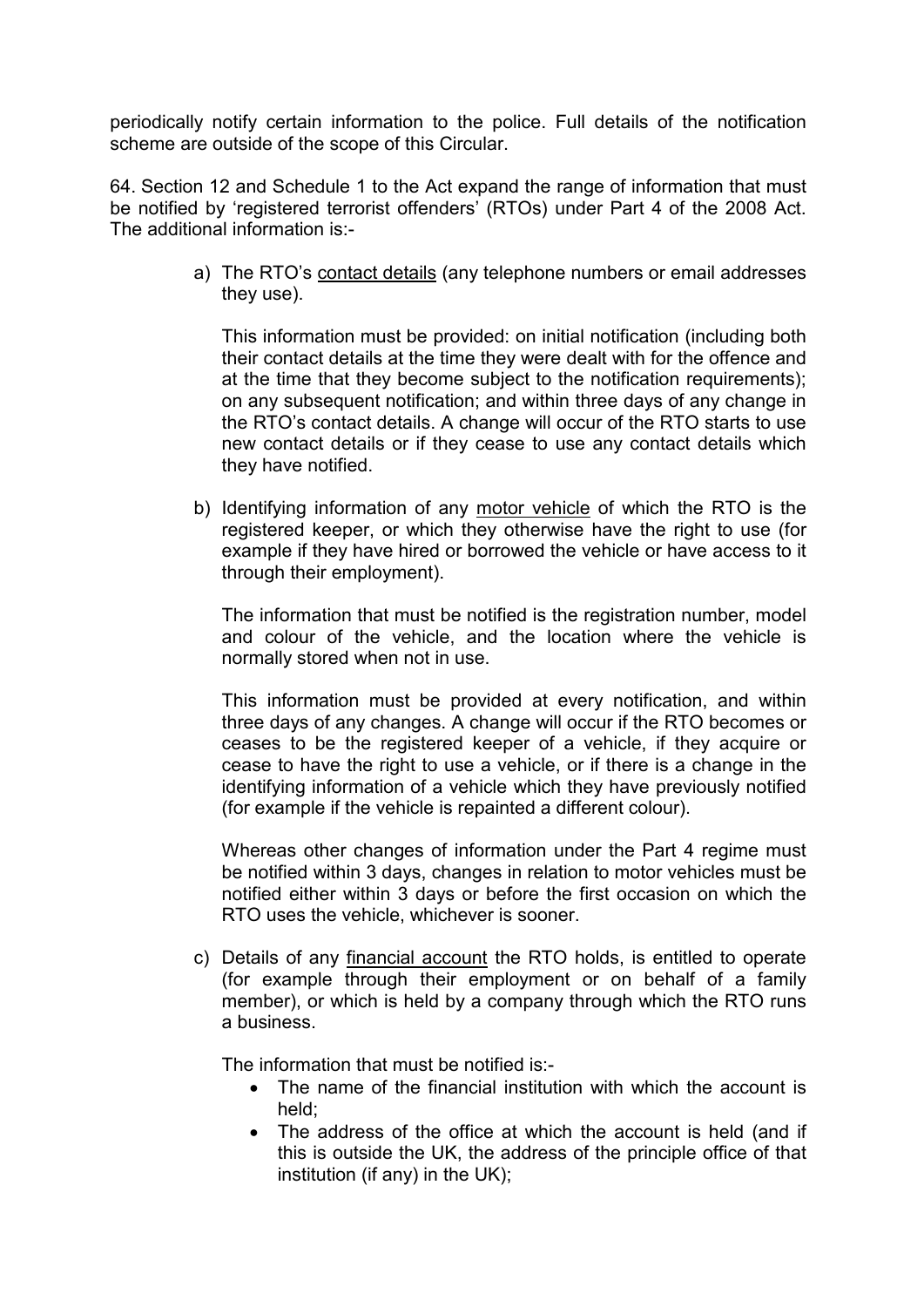- The number of the account:
- The sort code of the account, if any;
- The card number of any payment card in relation to the account (a credit card, charge card, prepaid card or debit card); and
- The start date (if any) and expiry date of each such card.

This information must be provided on every notification, and any changes must be notified within three days. A change will occur if: an account previously notified is closed; a payment card previously notified

Is no longer held by the person notified as holding it; a new account is opened or a new payment card obtained; or if any other financial information previously notified is altered or becomes inaccurate.

d) Details of any passports or identification documents the RTO holds.

The information that must be notified in relation to any passports is:-

- The number of the passport;
- The RTO's full name as it appears on the passport;
- The name of the country which issued the passport or on whose behalf it was issued (if it was issued by a country); and
- If the passport was issued by or on behalf of an international organisation, the name of that organisation.

If the RTO does not hold a passport but does hold one or more identity documents (see below), the information that must be notified in relation to any such document is:-

- A description of the identity document;
- The issue number (if any) of the identity document;
- The RTO's full name as it appears in the identity document;
- The name of the country which issued the identity document or on whose behalf it was issued (if it was issued by a country); or
- If the identity document was issued by or on behalf of an international organisation, the name of that organisation.

An identity document for these purposes is one that falls within the meaning of section 7 of the Identity Documents Act 2010, that is to say any document that is or purports to be:-

- An immigration document;
- A UK passport (within the meaning of the Immigration Act 1971);
- A passport issued by or on behalf of the authorities of a country or territory outside the UK or by or on behalf of an international organisation;
- A document that can be used (in some or all circumstances) instead of a passport;
- A licence to drive a motor vehicle granted under Part 3 of the Road Traffic 1988 or under Part 2 of the Road Traffic (Northern Ireland) Order 1981; or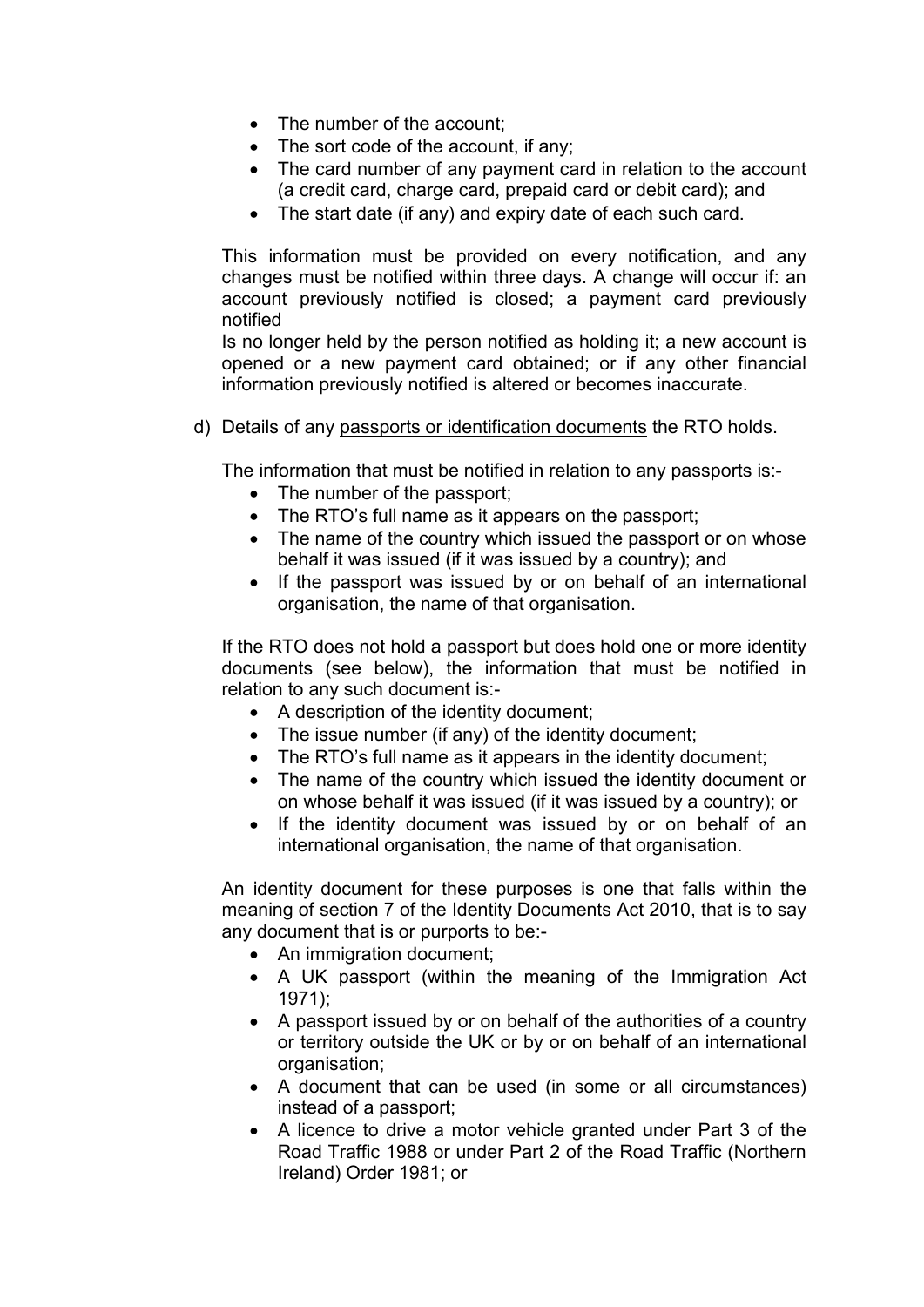• A driving licence issued by or on behalf of the authorities of a country or territory outside the UK.

In this list "immigration document" means:-

- A document used for confirming the right of a person under the EU Treaties in respect of entry or residence in the UK;
- A document that is given in exercise of immigration functions (under the Immigration Acts) and records information about leave granted to a person to enter or to remain in the UK; or
- A registration card (within the meaning of section 26A of the Immigration Act 1971).

This information must be provided on every notification, and any changes must be notified within three days. A change will occur if the RTO obtains a passport or other identity document, or if they cease to hold one which they have previously notified.

65. When an RTO is required to notify a change relating to financial information or identity documents, as a result of new section 48A(8) of the 2008 Act (as inserted by section 12(4) of the Act) they must at the same time re-notify all the information specified at section 47(2) of the 2008 Act, which is the information required on initial notification. This is in the same way that an RTO is already required to renotify that information when notifying a change in any other information, under section 48.

66. An RTO must re-notify the police of their information on an annual basis, and within three days of any changes (save for information about motor vehicles as set out above). Section 12(5) of the Act makes additional provision in relation to RTOs who are homeless (who have "no sole or main residence in the UK", and must therefore notify where they may usually be found). Such RTOs must re-notify on a weekly, rather than an annual basis.

67. The Act makes two further changes in relation to the travel notification requirements on RTOs. These requirements are set out in the Counter-Terrorism Act 2008 (Foreign Travel Notification Requirements) Regulations 2009 and are amended by paragraph 51 of Schedule 4 to the Act.

68. Firstly, whereas RTOs have previously been required to notify certain details (set out at regulation 3 of the 2009 Regulations) of any intended travel outside the UK for a period of three days or more, they are now required to notify the police of any intended travel for any period.

69. Under the 2009 Regulations, in a case where an RTO knows any of the required information about their intended travel more than seven days before the date of their intended departure, then they are required to notify that information at least seven days before that date. If any of the information is incomplete or is not known at that point, or subsequently becomes inaccurate, then previously they have been required to notify the remaining or corrected information not less than 24 hours before their intended date of departure. This recognises that some of the required information specified at regulation 3 is not reasonably likely to be known to a person planning to travel until nearer to their date of departure than seven days. The Act amends this